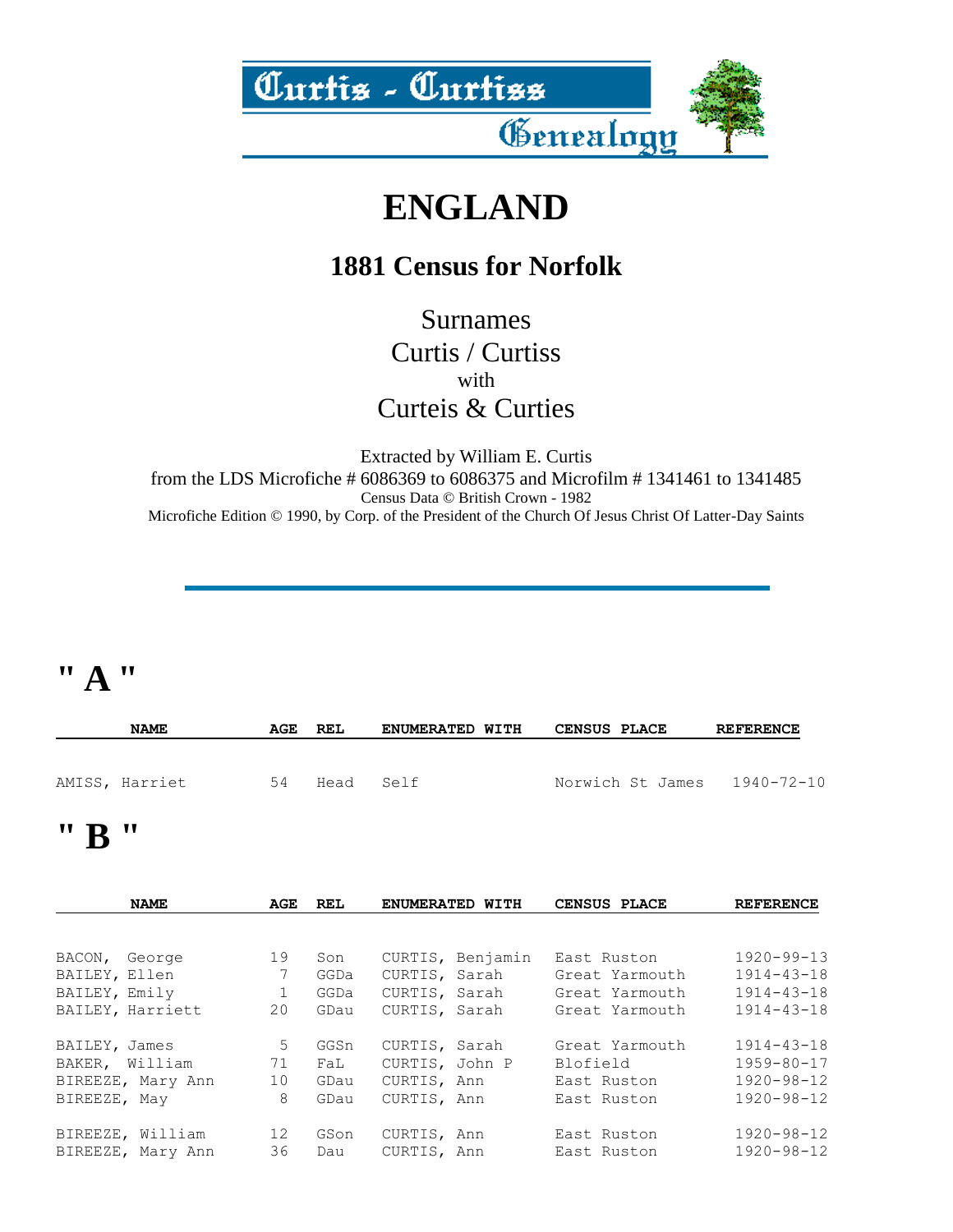BOWTHORPE, Catherine A. 22 Niec CURTIS, William Norwich St Stephen 1947-82-28 BOWYER, Maud M.C. 11 SDau CURTIS, John C. Norwich St Clement 1938-96-20

# **" C "**

| <b>NAME</b>          | AGE            | <b>REL</b> | ENUMERATED WITH                      | CENSUS PLACE                         | <b>REFERENCE</b>    |
|----------------------|----------------|------------|--------------------------------------|--------------------------------------|---------------------|
|                      |                |            |                                      |                                      |                     |
| CALLOW, William      | 23             | Bord       | CURTIS, Joseph R.                    | Great Yarmouth                       | 1909-28-11          |
| CARLTON, Alice       | 18             | Dau        | HARE, Eliza                          | Norwich St Margaret                  | $1948 - 86 - 21$    |
| CARLTON, Daniel      | 25             | SonL       | HARE, Eliza                          | Norwich St Margaret                  | 1948-86-21          |
| CARTER, John         | 52             | Bord       | DONELASS, Michael                    | Limpenhoe                            | $1961 - 56 - 19(b)$ |
| CATER, Amis          | 24             | Bord       | CURTIS, John                         | West Somerton                        | $1917 - 71 - 5$     |
| CLEMENTS, Ada G.     | 9              | GDau       | CURTIS, Susannah                     | Kings Lynn St Margaret 1998-10-13    |                     |
| CLEMENTS, George J.  | 12             | GSon       | CURTIS, Susannah                     | Kings Lynn St Margaret 1998-10-13    |                     |
| COGMAN, Hester       | 50             | Serv       | CURTEIS, William C.                  | Scole Cum Frenze                     | $1967 - 58 - 18$    |
| COLMAN, Edward       | 40             | Lodg       | CURTIS, George J.                    | Kings Lynn St Margaret 1997-62-27    |                     |
| COLMAN, Elizabeth    | 63             | Lodg       | CURTIS, George J.                    | Kings Lynn St Margaret 1997-62-27    |                     |
| COLMAN, Pleasance    | 38             | Lodg       | CURTIS, George J.                    | Kings Lynn St Margaret 1997-62-27    |                     |
| COLMAN, William      | 63             | Lodg       | CURTIS, George J.                    | Kings Lynn St Margaret 1997-62-27    |                     |
| COOK, Roseannah      | 39             | Serv       | CURTIS, James                        | South Walsham St Lawrence            | $1961 - 126 - 3$    |
| CRACKNELL, Charlotte | 48             | Serv       | CURTEIS, William C. Scole Cum Frenze |                                      | $1967 - 58 - 18$    |
| CRANE, James         | $\overline{4}$ | Bord       |                                      | CURTIS, William Burlingham St Andrew | $1960 - 56 - 6$     |
| CULYER, Edward       | 80             | Head       | Mattishall<br>Self                   |                                      | $1977 - 56 - 4$     |
| CULYER, Mary         | 72             | Wife       |                                      | CULYER, Edward Mattishall            | $1977 - 56 - 4$     |
|                      |                |            |                                      |                                      |                     |

#### **" D "**

| <b>NAME</b>          |           | AGE | <b>REL</b> | ENUMERATED WITH   | CENSUS PLACE                                  | <b>REFERENCE</b>                  |
|----------------------|-----------|-----|------------|-------------------|-----------------------------------------------|-----------------------------------|
|                      |           |     |            |                   |                                               |                                   |
| DLAIN, Samuel Ch.    |           | 19  | Son        | CURTIS, James     | Dilham                                        | $1919 - 23 - 1$                   |
| DENNIS, Fredk. James |           | 6   | Son        | DENNIS, James     | Hempton                                       | $1984 - 14 - 21$                  |
| DENNIS, James        |           | 32  | Head       | Self              | Hempton                                       | $1984 - 14 - 21$                  |
| DENNIS, Sarah        |           | 39  | Wife       | DENNIS, James     | Hempton                                       | $1984 - 14 - 21$                  |
| DINGLE, Mary Frances |           | 63  | Wife       | DINGLE, William   |                                               | South Walsham St Mary 1961-134-20 |
| DINGLE, William      |           | 61  | Head       | Self              |                                               | South Walsham St Mary 1961-134-20 |
| DONELASS, Mary A.    |           | 46  | Wife       | DONELASS, Michael | Limpenhoe                                     | $1961 - 56 - 19(b)$               |
| DONELASS, Michael    |           | 64  | Head       | Self              | Limpenhoe                                     | 1961-56-19(b)                     |
| Maria<br>DOWD,       |           | 19  | Bord       |                   | CURTIS, Christiania Great Yarmouth 1914-14-22 |                                   |
| DYE,                 | Alfred    | 20  | Son        | DYE, James        | Norwich St Julian                             | $1943 - 66 - 10$                  |
| Alice<br>DYE,        |           | 14  | Dau        | DYE, James        | Norwich St Julian                             | $1943 - 66 - 10$                  |
| DYE,                 | Elizabeth | 52  | Wife       | DYE, James        | Norwich St Julian                             | $1943 - 66 - 10$                  |
| DYE,<br>Emma         |           | 11  | Dau        | DYE, James        | Norwich St Julian                             | $1943 - 66 - 10$                  |
| DYE,<br>Frank        |           | 8   | Son        | DYE, James        | Norwich St Julian                             | $1943 - 66 - 10$                  |
| DYE,<br>James        |           | 53  | (Head)     | Self              | Norwich St Julian                             | $1943 - 66 - 10$                  |
| DYE,                 | Phillip   | 18  | Son        | DYE, James        | Norwich St Julian                             | $1943 - 66 - 10$                  |
| DYE,                 | William   | 16  | Son        | DYE, James        | Norwich St Julian                             | $1943 - 66 - 10$                  |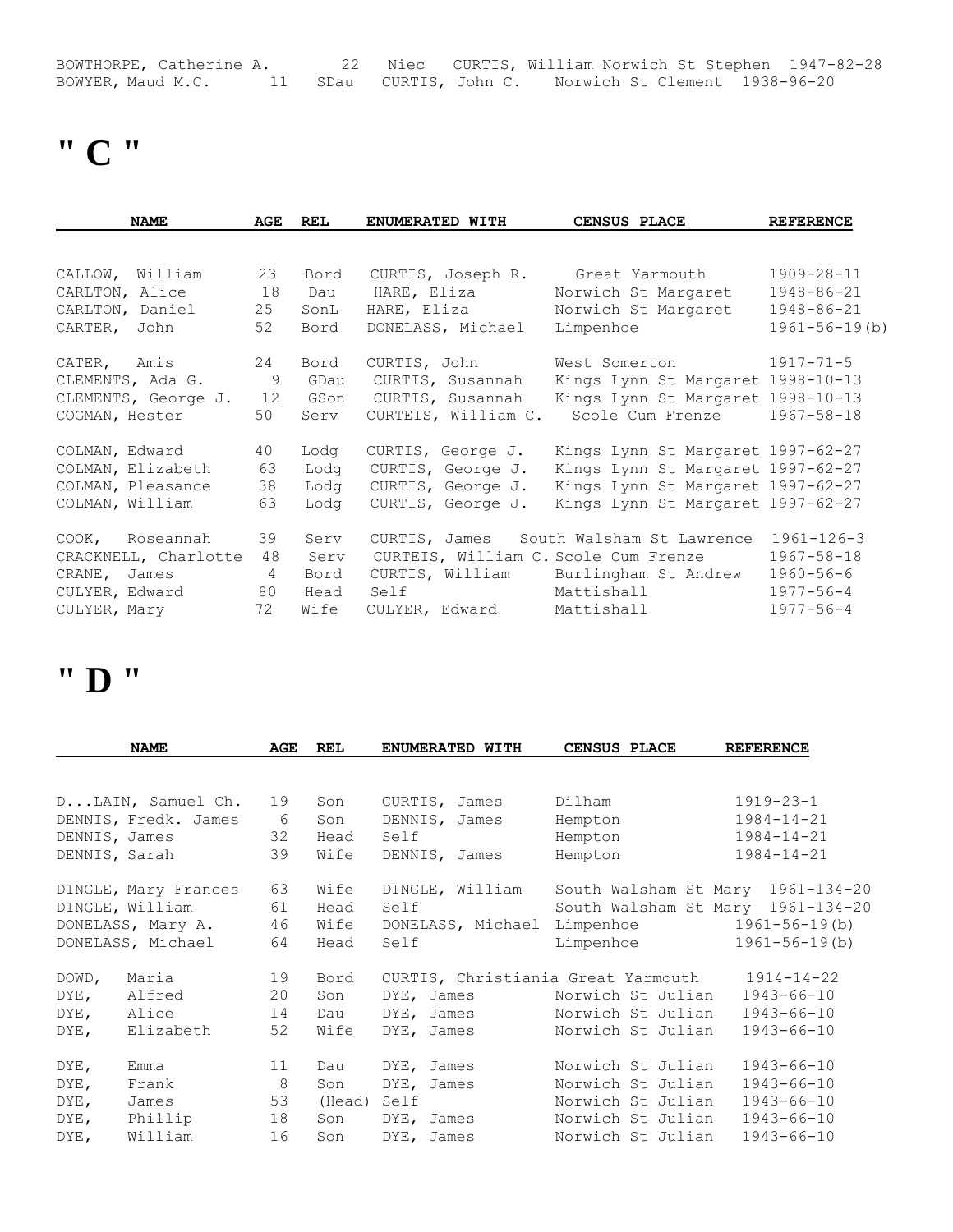| <b>NAME</b>               | AGE            | <b>REL</b> | ENUMERATED WITH   | <b>CENSUS PLACE</b> | <b>REFERENCE</b> |
|---------------------------|----------------|------------|-------------------|---------------------|------------------|
|                           |                |            |                   |                     |                  |
| FARROW, Emma Sarah        | 24             | Wife       | FARROW, Samuel    | East Barsham        | $1985 - 28 - 4$  |
| FARROW, Ethel May         | 4m             | Dau        | FARROW, Samuel    | East Barsham        | $1985 - 28 - 4$  |
| FARROW, Horace Saml.      | $\overline{c}$ | Son        | FARROW, Samuel    | East Barsham        | $1985 - 28 - 4$  |
| FARROW, Richard           | 19             | Vist       | CURTISS, William  | Hilgay              | $2005 - 15 - 24$ |
| FARROW, Samuel            | 23             | Head       | Self              | East Barsham        | $1985 - 28 - 4$  |
| FAYERES, Susannah Jane 36 |                | Serv       | CURTIS, Sarah     | New Houghton        | $1992 - 138 - 2$ |
| FERNLEY, Harriet          | 22             | Lodg       | AMISS, Harriet    | Norwich St James    | $1940 - 72 - 10$ |
| FERNLEY, Harry            | 26             | Loda       | AMISS, Harriet    | Norwich St James    | $1940 - 72 - 10$ |
| Elizabeth<br>FISKE,       | 68             | Vist       | CURTIS, John      | Cantley             | $1961 - 62 - 31$ |
| FORBY,<br>John            | 31             | Head       | Self              | Feltwell            | $2010 - 80 - 8$  |
| FORBY,<br>Mary A.         | 32             | Wife       | FORBY, John       | Feltwell            | $2010 - 80 - 8$  |
| Amelia E.<br>FOX,         | 23             | Serv       | CURTIS, Philadel+ | Heigham             | $1951 - 22 - 37$ |
| Gertrude Maud<br>FOX,     | $\mathbf{1}$   | GChd       | CURTIS, Thomas    | Salhouse            | $1935 - 13 - 20$ |

# **" G "**

|                  | <b>NAME</b>         | AGE     | REL         | <b>ENUMERATED WITH</b>              | CENSUS PLACE                                             | <b>REFERENCE</b> |
|------------------|---------------------|---------|-------------|-------------------------------------|----------------------------------------------------------|------------------|
|                  |                     |         |             |                                     |                                                          |                  |
|                  | GARDINER, Elizabeth | 87      | Head        | Self                                | Kings Lynn St Margaret 1999-43-7                         |                  |
| GOODRAM,         | Anne                | 2       | GDau        | CURTIS, Richard                     | Freethorpe                                               | $1961 - 54 - 15$ |
| GOODRAM,         | Eve                 | 30      | Dau         | CURTIS, Richard                     | Freethorpe                                               | $1961 - 54 - 15$ |
| GOWEN,<br>GREEN, | Robert<br>Fredk.    | 9<br>25 | Son<br>Lodg | CURTIS, Benjamin<br>CURTIS, William | Stokesby With Herringby 1916-109-8<br>Norwich St Stephen | $1947 - 82 - 28$ |

### **" H "**

|              | <b>NAME</b> | AGE | <b>REL</b> | ENUMERATED WITH | CENSUS PLACE                   | <b>REFERENCE</b> |
|--------------|-------------|-----|------------|-----------------|--------------------------------|------------------|
|              |             |     |            |                 |                                |                  |
| HALLS,       | John        | 66  | BroL       | CURTIS, John    | Cantley                        | $1961 - 62 - 31$ |
| HARE,        | Charles     | 23  | Son        | HARE, Eliza     | Norwich St Margaret 1948-86-21 |                  |
| HARE,        | Clara       | 16  | Dau        | HARE, Eliza     | Norwich St Margaret 1948-86-21 |                  |
| HARE,        | Eliza       | 55  | Head       | Self            | Norwich St Margaret 1948-86-21 |                  |
| HARPER,      | Charlotte   | 78  | MoL        | CURTIS, Richard | Moulton St Mary                | $1961 - 76 - 15$ |
| HEWETT,      | John        | 24  | Bord       | CURTIS, Geo.    | Heigham                        | $1950 - 37 - 18$ |
| HOLMAN,      | Mary Ann    | 63  | Wife       | HOLMAN, William | Ingham                         | $1920 - 39 - 6$  |
| HOLMAN,      | Thomas      | 21  | Son        | HOLMAN, William | Ingham                         | $1920 - 39 - 6$  |
| HOLMAN,      | William     | 66  | Head       | Self            | Ingham                         | $1920 - 39 - 6$  |
| HUGGINS, Ann |             | 20  | Serv       | CURTIS, William | Litcham                        | $1981 - 14 - 22$ |
| HUNT,        | Herbert     | 27  | Cous       | CURTIS, Geo.    | Heigham                        | $1950 - 37 - 18$ |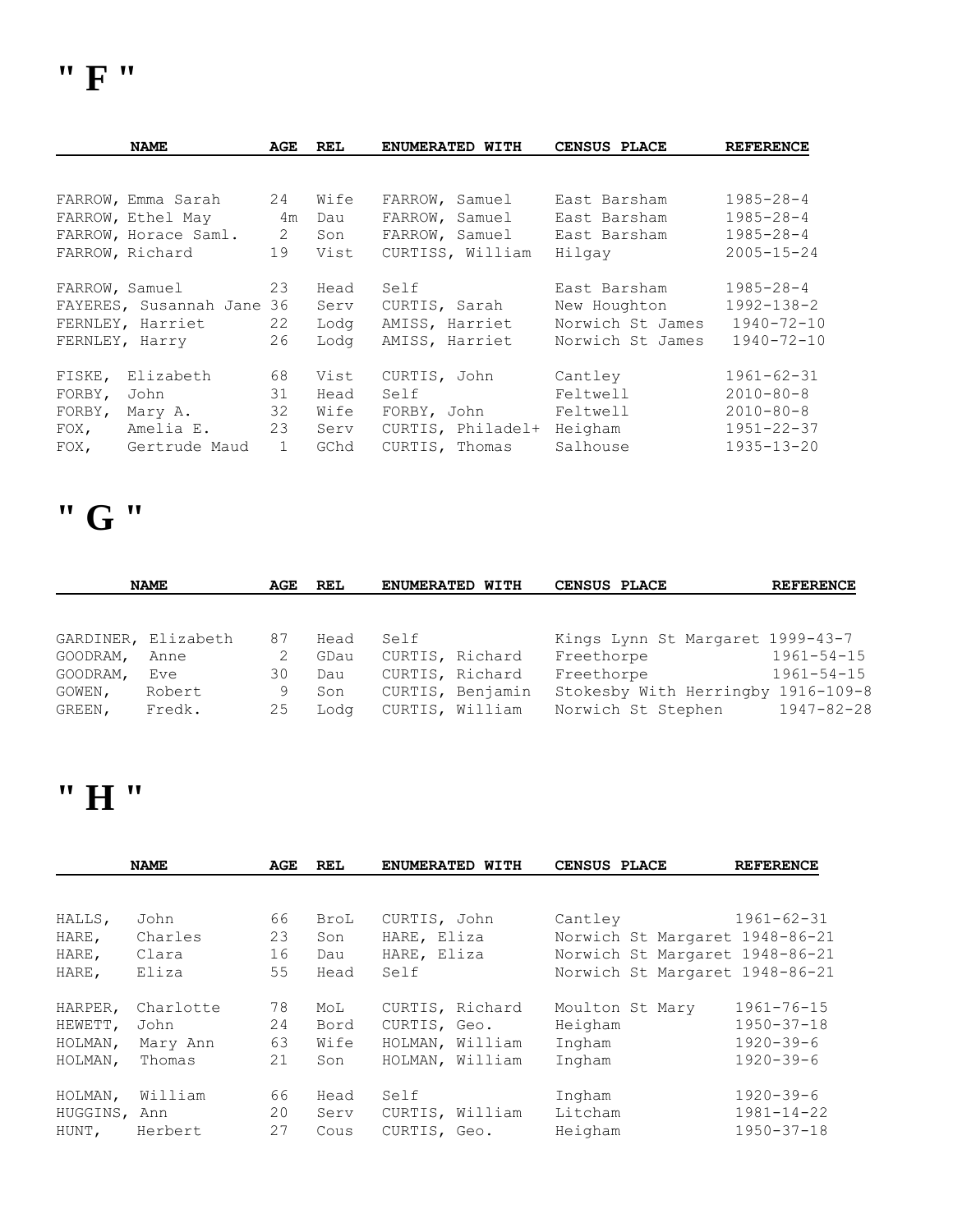| <b>NAME</b>      | AGE | REL  | ENUMERATED WITH                   | CENSUS PLACE | <b>REFERENCE</b>  |
|------------------|-----|------|-----------------------------------|--------------|-------------------|
|                  |     |      |                                   |              |                   |
|                  |     |      |                                   |              |                   |
| JOYCE, Maria J.  | 23  |      | Lodg CURTIS, Frederick Wreningham |              | 1957-103-17       |
| JOYCE, Walter H. | 29  | Loda | CURTIS, Frederick Wreningham      |              | $1957 - 103 - 17$ |
| JOYCE, Walter H. |     |      | Lodg CURTIS, Frederick Wreningham |              | 1957-103-17       |

# **" L "**

| <b>NAME</b>          | AGE REL |    | <b>ENUMERATED WITH</b> |  | <b>CENSUS PLACE</b>             | <b>REFERENCE</b> |                   |
|----------------------|---------|----|------------------------|--|---------------------------------|------------------|-------------------|
|                      |         |    |                        |  |                                 |                  |                   |
|                      |         |    |                        |  |                                 |                  |                   |
| LINCOLN,             | Celia   | 59 | Head Self              |  |                                 | South Lynn       | $2000 - 104 - 23$ |
| LITTLEWOOD, Caroline |         | 19 |                        |  | GDau Curtis, Elizabeth Beighton |                  | 1961-71-5         |

# **" M "**

|                | <b>NAME</b> | AGE | REL  | ENUMERATED WITH | CENSUS PLACE                       | <b>REFERENCE</b>    |
|----------------|-------------|-----|------|-----------------|------------------------------------|---------------------|
|                |             |     |      |                 |                                    |                     |
| MARTIN,        | Theodore    | 3   | Lodg | CURTIS, Alfred  | Kings Lynn St Margaret 1998-66-24  |                     |
| MASON,         | Charles     |     | GSon | CURTIS, William | East Ruston                        | $1920 - 93 - 2$     |
| MASON,         | Thomas      | 62  | Head | Self            | East Ruston                        | $1920 - 94 - 4$ (b) |
| MILLS,         | Lucy        | 22  | Serv |                 | NEWBY, Elizabeth M. Great Yarmouth | $1915 - 7 - 7$      |
| MOORE,         | John        | 29  | Bord | CURTIS, John    | Burgh St Margaret                  | $1917 - 105 - 20$   |
| MOULTON, Ellen |             | 51  | Dau  | CURTIS, Sarah   | Great Yarmouth                     | $1914 - 43 - 18$    |
|                |             |     |      |                 |                                    |                     |

# **" N "**

|                | <b>NAME</b>  | AGE | REL  | ENUMERATED WITH | <b>CENSUS PLACE</b>                           | <b>REFERENCE</b> |
|----------------|--------------|-----|------|-----------------|-----------------------------------------------|------------------|
|                |              |     |      |                 |                                               |                  |
| NEWBY,         | Elizabeth M. | 64  | Head | Self            | Great Yarmouth                                | 1915-7-7         |
| NEWBY,         | Emma J. E.   | 36  | Dau  |                 | NEWBY, Elizabeth M. Great Yarmouth 1915-7-7   |                  |
| NEWBY,         | James C. L.  | 23  | Son  |                 | NEWBY, Elizabeth M. Great Yarmouth 1915-7-7   |                  |
| NICHOLS, James |              | 14  | Appr |                 | CURTIS, James Morton Subcourse 1962-104-6     |                  |
| NUNN, Arthur   |              | 24  | Serv |                 | CURTEIS, William Calverley Scole Cum Frenze - |                  |
|                |              |     |      |                 |                                               | 1967-58-18       |

# **" O "**

| <b>NAME</b> | REL<br>AGE | WITH<br><b>ENUMERATED</b> | CENSUS<br><b>PLACE</b> | <b>REFERENCE</b> |
|-------------|------------|---------------------------|------------------------|------------------|
|             |            |                           |                        |                  |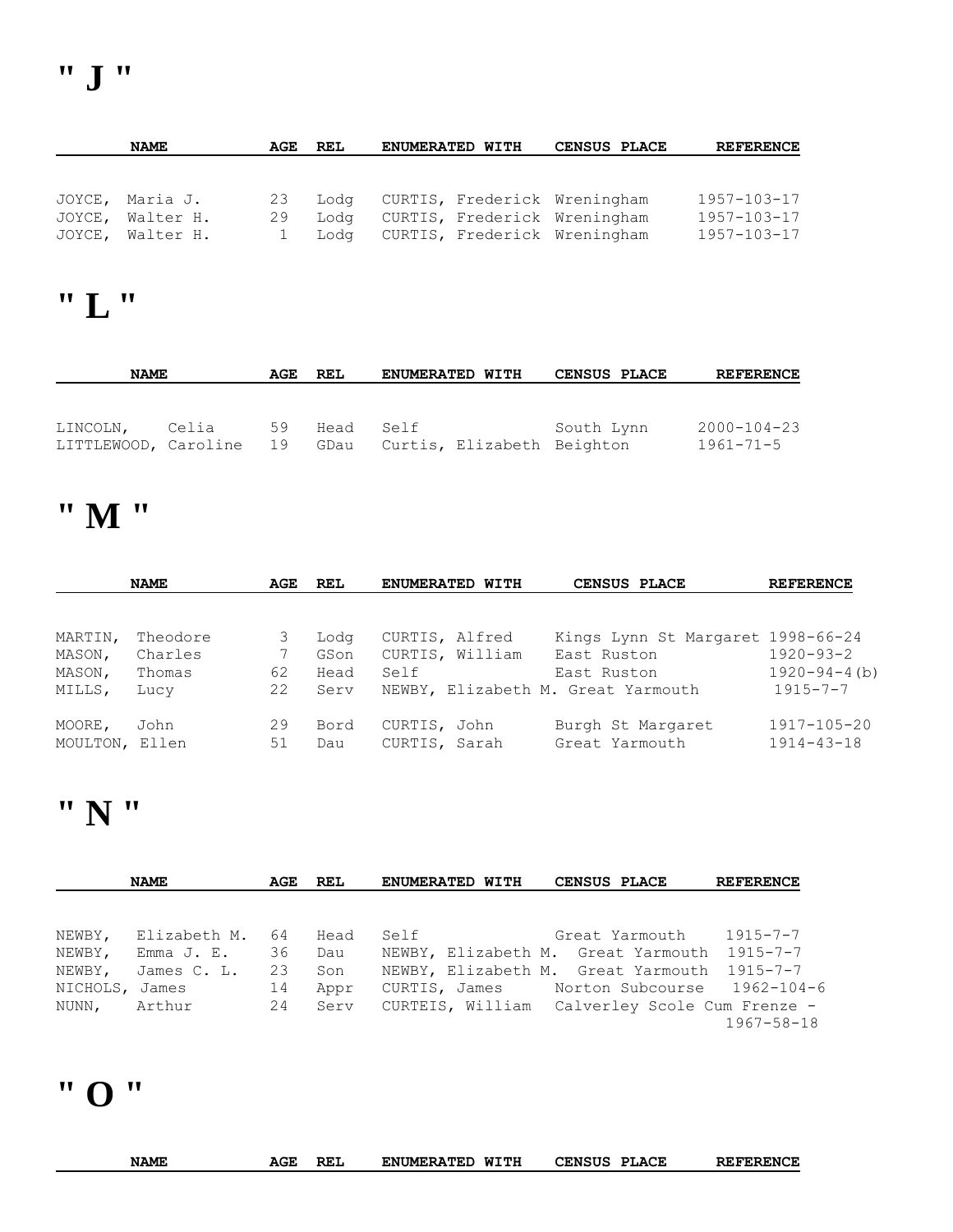|  | OPRIDGE, Margerat |  |  | 27 SisL CURTIS, Geo. |  | Heigham | 1950-37-18 |
|--|-------------------|--|--|----------------------|--|---------|------------|
|--|-------------------|--|--|----------------------|--|---------|------------|

### **" P "**

| <b>NAME</b>     |         | AGE | <b>REL</b> | ENUMERATED WITH   | CENSUS PLACE     | <b>REFERENCE</b>  |
|-----------------|---------|-----|------------|-------------------|------------------|-------------------|
|                 |         |     |            |                   |                  |                   |
| PAGE,           | Mary A. | 30  | Wife       | PAGE, William     | Great Yarmouth   | $1909 - 107 - 33$ |
| PAGE,           | William | 32  | Head       | Self              | Great Yarmouth   | $1909 - 107 - 33$ |
| PARKER,         | Eliza   | 17  | Serv       | CURTIS, Joseph R. | Great Yarmouth   | $1909 - 28 - 11$  |
| PARR,           | William | 75  | FaL        | CURTIS, Henry     | Grimston         | $1993 - 103 - 5$  |
| PENFOLD, George |         | 50  | Head       | Self              | Norwich St James | 1940-113-16       |
| POTTLE, Robert  |         | 77  | Head       | Self              | Surlingham       | 1958-127-8        |

### **" R "**

|               | <b>NAME</b>           | AGE | REL  | <b>ENUMERATED</b><br>WITH | CENSUS PLACE      | <b>REFERENCE</b>    |  |
|---------------|-----------------------|-----|------|---------------------------|-------------------|---------------------|--|
|               |                       |     |      |                           |                   |                     |  |
|               | RAYNER, Caroline      | 65  | Head | Self                      | Norwich St Julian | $1943 - 100 - 34$   |  |
|               | RAYNER, Frances M.    | 29  | Dau  | RAYNER, Caroline          | Norwich St Julian | $1943 - 100 - 34$   |  |
|               | RAYNER, Mary A.       | 24  | Dau  | RAYNER, Caroline          | Norwich St Julian | $1943 - 100 - 34$   |  |
|               | RAYNER, Phoobe E.     | 33  | Dau  | RAYNER, Caroline          | Norwich St Julian | $1943 - 100 - 34$   |  |
|               |                       |     |      |                           |                   |                     |  |
|               | RAYNER, William E. P. | 10  | GSon | RAYNER, Caroline          | Norwich St Julian | $1943 - 100 - 34$   |  |
| RICHES, Clara |                       | 62  | Head | Self                      | Saxlingham Thorpe | $1958 - 15 - 23(b)$ |  |
| ROSE,         | Robert W.             | 6   | Son  | CURTIS, Samuel W.         | Beighton          | $1961 - 72 - 7$     |  |

# **" S "**

| <b>NAME</b>       |                     | AGE      | REL          | ENUMERATED WITH                |                   | CENSUS PLACE                                     | <b>REFERENCE</b> |
|-------------------|---------------------|----------|--------------|--------------------------------|-------------------|--------------------------------------------------|------------------|
|                   |                     |          |              |                                |                   |                                                  |                  |
|                   | SCHWARZ, Marie Kate | 25       | Bord         |                                | CURTIS, Martha A. | Lakenham                                         | $1945 - 4 - 2$   |
|                   | SCHWARZ, Marie S.   | 5m       | Bord         |                                | CURTIS, Martha A. | Lakenham                                         | $1945 - 4 - 2$   |
| SMITH,            | Martha              | 24       | Serv         |                                | CURTIS, Sophia    | South Lynn                                       | $2001 - 3 - 3$   |
|                   | SOUTHEY, Elizabeth  | 69       | MoL          |                                | CURTIS, Henry J.  | Great Yarmouth                                   | $1910 - 86 - 1$  |
| SPENCE,<br>STEEL, | Maryann<br>Harriett | 32<br>40 | Serv<br>Hskp | CURTIS, Sarah<br>CURTIS, Henry |                   | New Houghton<br>Saxlingham Nethergate 1958-11-16 | $1992 - 138 - 2$ |

# **" T "**

| <b>NAME</b> | <b>A CIT</b><br>AGE | <b>REL</b> | ᇄᅮᅲᆸ<br><b>ENUMERATED</b><br>MTTH | <b>CENSUS</b><br><b>PLACE</b> | <b>REFERENCE</b> |
|-------------|---------------------|------------|-----------------------------------|-------------------------------|------------------|
|-------------|---------------------|------------|-----------------------------------|-------------------------------|------------------|